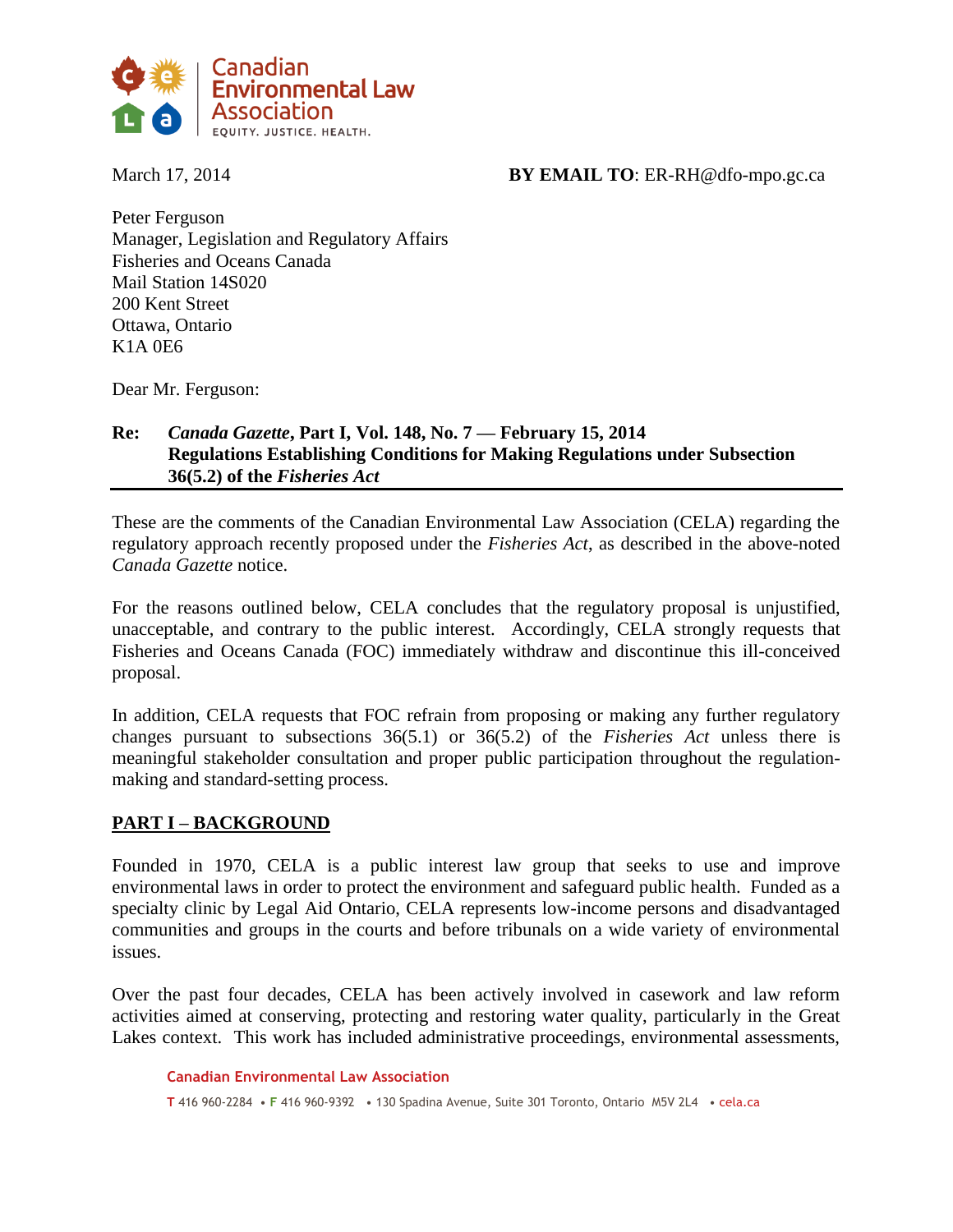and litigation under the habitat protection and deleterious substance provisions of the *Fisheries*  Act. For example, CELA staff have been involved in private prosecutions<sup>1</sup> under section  $36(3)$ of the *Fisheries Act*, and have intervened in appellate court proceedings where the correct statutory interpretation of section  $36(3)$  was at issue.<sup>2</sup>

Accordingly, it is through this public interest prism that CELA has carefully scrutinized FOC's current regulatory proposal, and has found it highly objectionable for various legal and policy reasons, as described below.

# **PART II – CELA COMMENTS ON THE CURRENT REGULATORY PROPOSAL**

## *(a) Overview of FOC's Regulatory Proposal*

In essence, the FOC's current regulatory proposal attempts to create the general framework for the passage of future (and as yet unknown) federal regulations to exempt various activities from the broad prohibition contained within subsection 36(3) of the *Fisheries Act*.

This prohibition currently provides that subject to regulations, "no person shall deposit or permit the deposit of a deleterious substance of any type in water frequented by fish or in any place under any conditions where the deleterious substance or any other deleterious substance that results from the deposit of the deleterious substance may enter any such water."

There is an extensive body of Canadian jurisprudence that has helped define or clarify the meaning of the key words and phrases used within section 36(3) (e.g. "deposit", "deleterious substance", "water frequented by fish", etc.). Persons convicted under this prohibition potentially face large fines, imprisonment, restoration orders, and other court-imposed penalties pursuant to subsections 40(2) and 79.2 of the *Fisheries Act*.

For these reasons, subsection 36(3) of the *Fisheries Act* has long been regarded by CELA and other stakeholders as one of the most important anti-pollution prohibitions in federal law. If enforced in a timely and effective manner, the deleterious substance prohibition can not only be used to catch, convict and punish polluters, but it can also serve general deterrence purposes in relation to other persons, corporations and industrial sectors that handle or store deleterious substances in close proximity to Canada's water bodies.

Moreover, the significant liabilities (and public stigma) associated with convictions under subsection 36(3) of the *Fisheries Act* have undoubtedly motivated some proactive companies to prepare and implement pollution prevention plans which seek to avoid deposits of deleterious substances into water frequented by fish.

However, despite the public interest importance of subsection 36(3) for protecting fisheries and water quality, the *Fisheries Act* was controversially amended in 2012 to empower the federal

i<br>I

<sup>1</sup> See, for example, *R. v. Cyanamid Canada Inc.* (1981), 11 C.E.L.R. 1 (Ont Prov Ct).

<sup>2</sup> See, for example, *R. v. Kingston (City)* (2004) 7 C.E.L.R. 198 (Ont CA); leave to appeal refused by SCC (2005), 337 N.R. 189.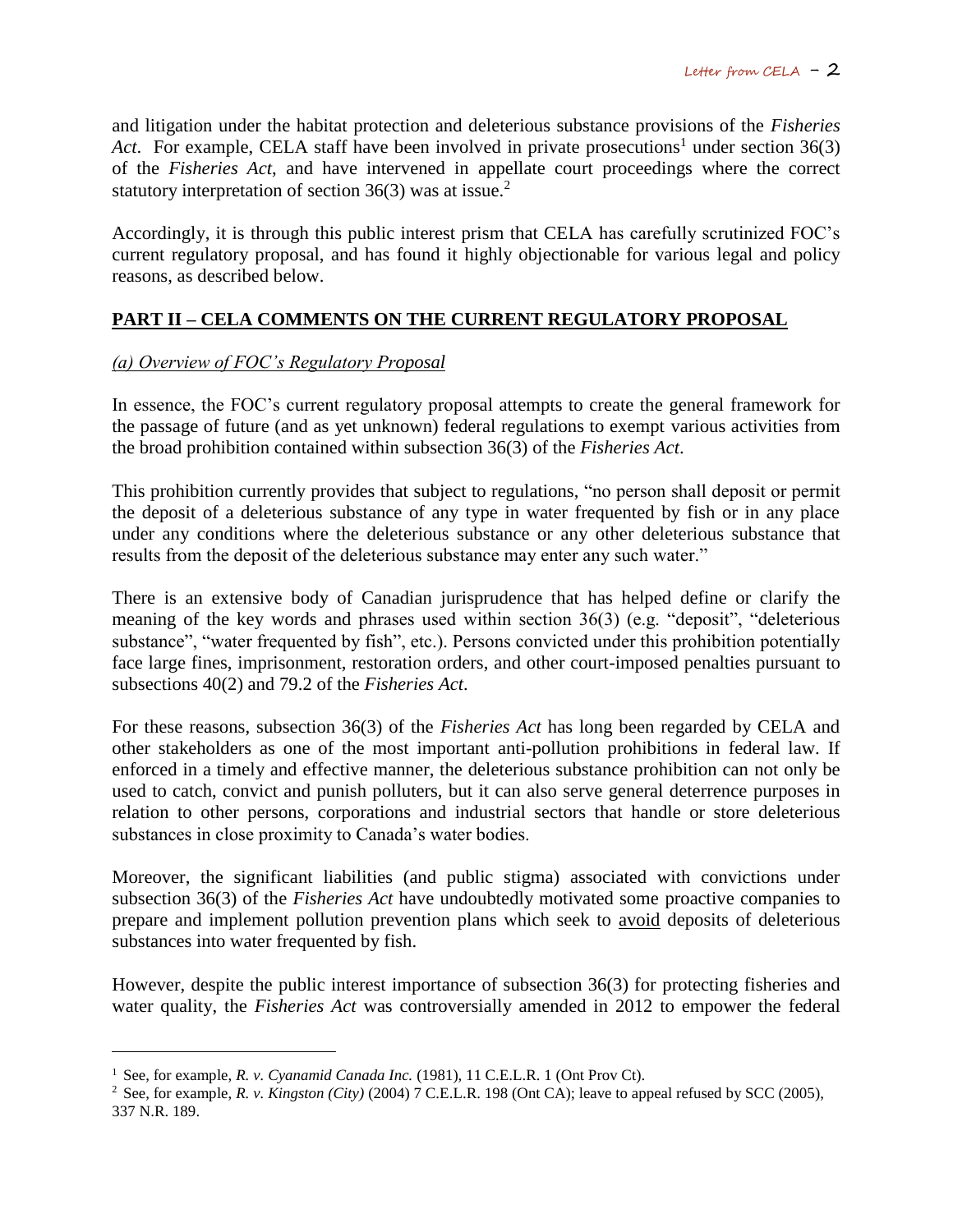Cabinet to promulgate regulations "establishing conditions"<sup>3</sup> for Ministerial regulations which allow the deposit of deleterious substances into water frequented by fish. FOC's current regulatory proposal is intended to fulfill this statutory condition precedent for passing exempting regulations under the *Fisheries Act*.

In particular, the regulatory proposal purports to establish the foundation for exempting regulations for three general types of activities: (a) managing aquaculture, aquatic pests or aquatic invasive species; (b) conducting aquatic research; and (c) managing activities, waters and deleterious substances that are already managed by other federal and/or provincial territories.

Thus, if the current regulatory proposal is implemented, then the Minister will be enabled to pass regulations allowing persons in the three above-noted categories to deliberately (and lawfully) deposit deleterious substances into water frequented by fish, notwithstanding subsection 36(3) of the *Fisheries Act*. In short, the exempting regulations will permit deposits of deleterious substances which have otherwise been specifically prohibited by the *Fisheries Act* for decades.

#### *(b) From Repeals to Rollbacks: Federal De-Regulation is Continuing Unabated*

To fully appreciate the nature and significance of FOC's regulatory proposal, CELA submits that the proposal must be viewed in the context of the ongoing, unprecedented and unconscionable attack by the Government of Canada on its own federal environmental laws.

In particular, since 2010, there has been a systematic dismantling of the environmental safety net through controversial repeals (e.g. *Canadian Environmental Assessment Act, 1992*, *Kyoto Protocol Implementation Act*) or rollbacks of key legislation (e.g. *Navigable Waters Protection Act*, *Fisheries Act*, etc.). These and other regressive measures are being undertaken by the federal government despite widespread opposition from concerned citizens, scientists, nongovernmental organizations, and First Nations communities across Canada.

Thus, CELA maintains that FOC's current regulatory proposal should not be seen as an isolated initiative or an inconsequential matter. Instead, the FOC's regulatory proposal represents another tangible and integral step in the overall de-regulation agenda that is still being implemented at the federal level.

CELA presumes that such de-regulation (including the FOC proposal) is being pursued in order to expedite certain types of projects (e.g. oilsands developments, pipelines, mines, fish farms, etc.), or to otherwise benefit certain industrial sectors which wrongly perceive environmental legislation as "red tape" that impairs or constrains the economy. On this point, a close perusal of the FOC's *Regulatory Impact Analysis Statement* (RIAS) confirms that the underlying motivation for the regulatory proposal is not to enhance fisheries or protect water quality, but to provide "assurances to regulatees" (proponents), encourage investment decisions, and facilitate business development. In our view, these financial objectives fall far outside Parliament's legislative intention and mandate in enacting and enforcing the *Fisheries Act* in order to protect fisheries.

i.

<sup>3</sup> See subsections 36(5.1) and (5.2) of the *Fisheries Act*, R.S.C.1985, c.F-14, as amended.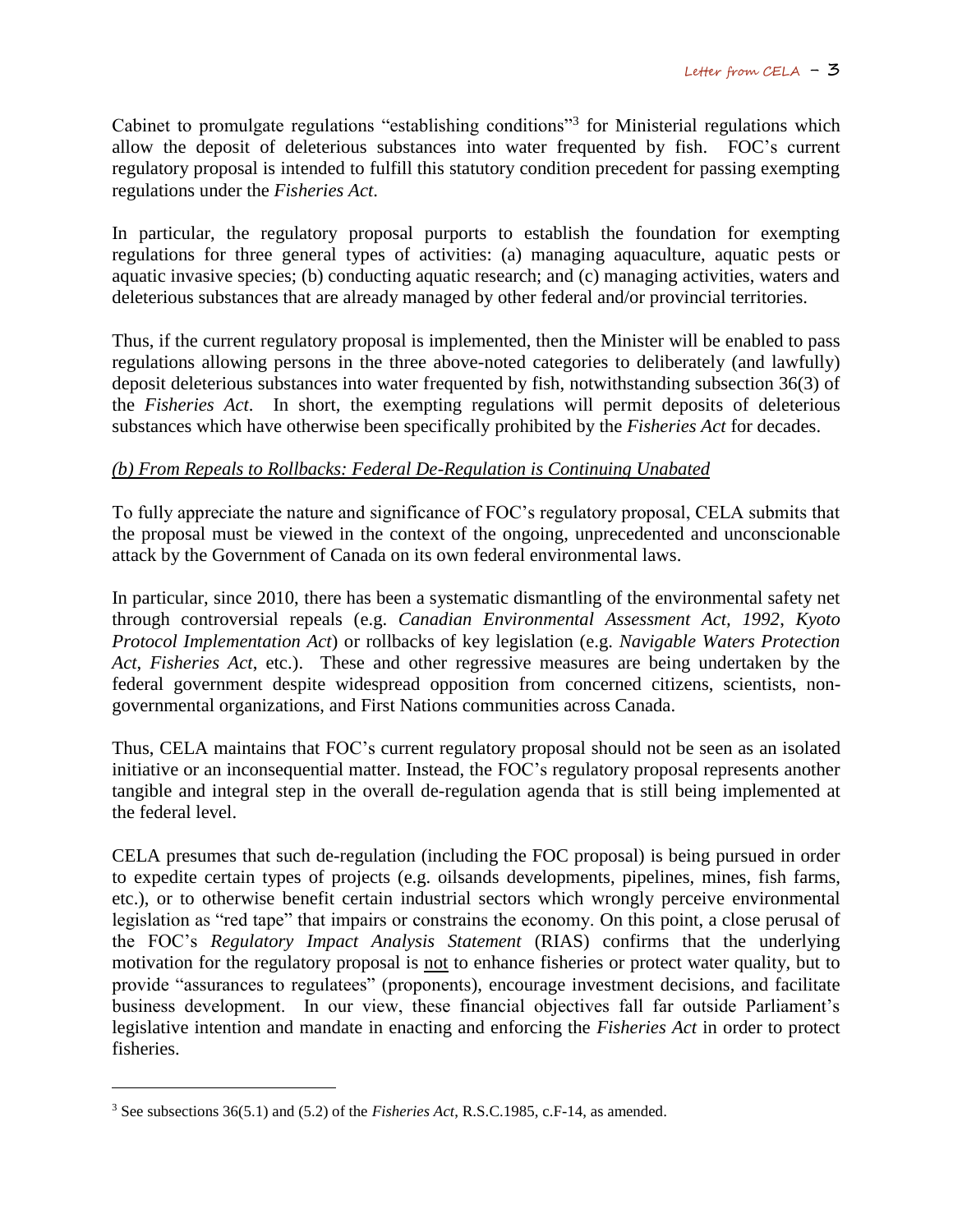## *(c) The Need for Further and Better Public Consultation on FOC's Regulatory Proposal*

The above-noted legislative repeals and rollbacks were buried within massive budget bills, and were therefore not subject to careful Parliamentary consideration or meaningful public consultation.

In CELA's view, this questionable (and undemocratic) approach has again manifested itself in the secretive and hurried manner in which FOC has purported to solicit public comment on the current regulatory proposal.

For example, despite the sweeping nature and negative implications of the regulatory proposal, the public at large only received constructive notice through Part I of the *Canada Gazette*, and was only given 30 days in which to file comments on this complex and significant proposal. CELA submits that this compressed "consultation" exercise is wholly inappropriate and fundamentally inadequate.

More alarmingly, the RIAS contends that "limited consultation" via the *Canada Gazette* is being undertaken because FOC's regulatory proposal will have "no effect on stakeholders or the public at large", and "will not result in any impact on water frequented by fish." In CELA's view, this self-serving claim in the RIAS is completely devoid of merit and totally unsubstantiated by any credible evidence or analysis.

In addition, CELA submits that the RIAS claim about "no effects" overlooks or ignores three incontrovertible facts: (a) the forthcoming exempting regulations will allow deposits of deleterious substances which have long been prohibited by law for sound ecological reasons; (b) the deposit of deleterious substances under the exempting regulations will be occurring in public water bodies across Canada; and (c) since the exempting regulations under subsection 36(5.2) have not been crafted or released at the present time, it is both premature and speculative for FOC to suggest that there will ultimately be no adverse effects to water quality or fish (or consumers thereof). In our view, the determination of regulatory effectiveness can only be made once the actual standards and requirements of the exempting regulations themselves are made available for public scrutiny.

Moreover, it is disingenuous for the RIAS to argue that the current regulatory proposal is environmentally benign or insignificant when, in fact, passage of the regulation is the major stepping stone towards the implementation of exempting regulations which allow or facilitate additional loadings of pollutants into water frequented by fish.

CELA further notes that the RIAS mentions that certain "key" stakeholders were "pre-consulted" by FOC about the regulatory proposal, and that no "major" issues were identified as a result of these "pre-consultations." The RIAS is unclear on which stakeholders were "pre-consulted", but CELA was definitely not "pre-consulted" by FOC despite our lengthy history of interest and involvement in *Fisheries Act* matters. Similarly, to our knowledge, none of CELA's clients (or other notable environmental groups) were pre-consulted by FOC about the regulatory proposal. Accordingly, little or no weight should be given to the FOC assertion that no stakeholders raised issues or objections during the "pre-consultation" exercise.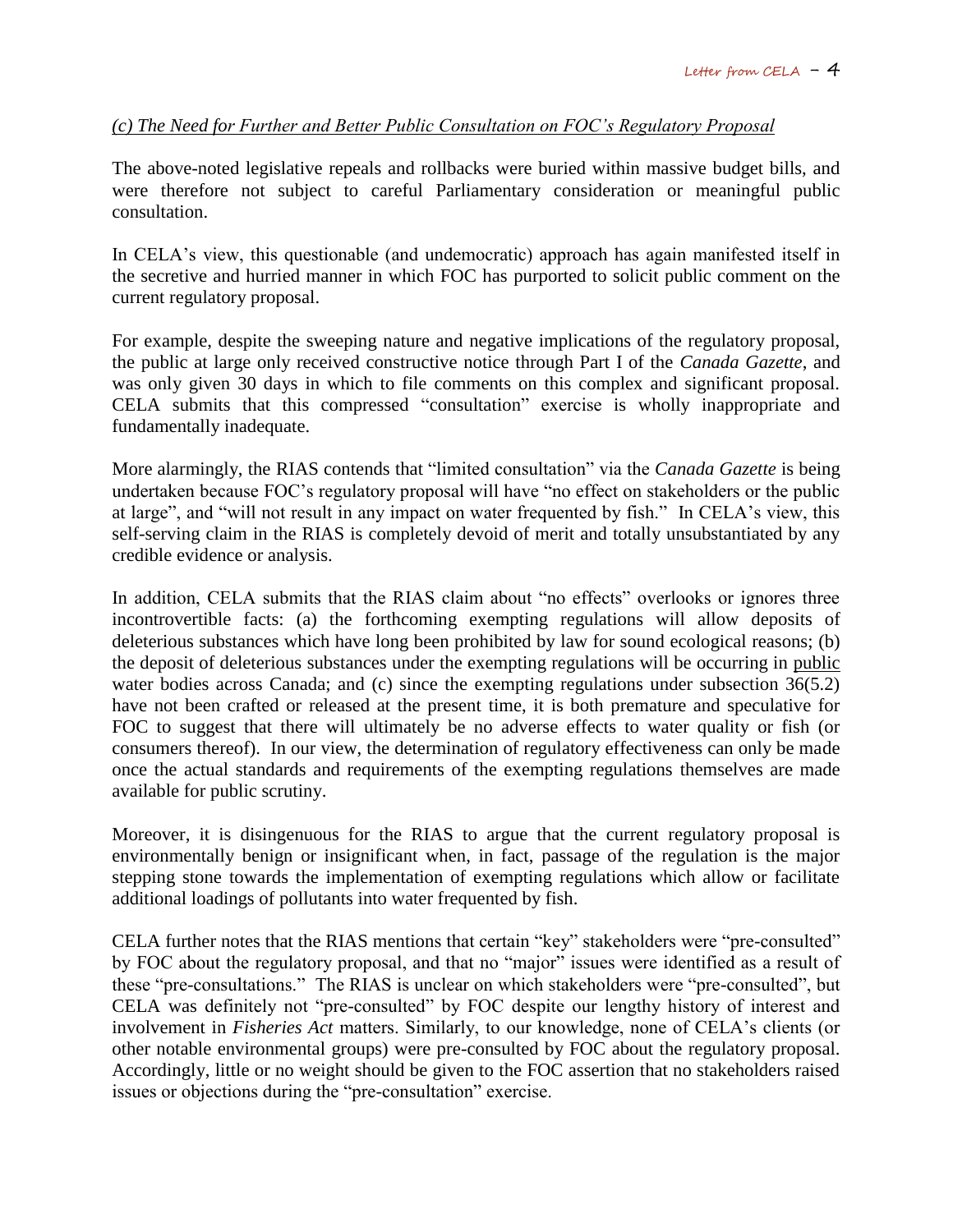In light of these procedural concerns, CELA strongly recommends that FOC should withdraw the current regulatory proposal, and that FOC should not proceed with any similar regulatory proposals under subsection 36(5.1) or 36(5.2) of the *Fisheries Act* unless there are further and better opportunities provided for public engagement in the regulation-making and standardsetting process.

At a minimum, and as matter of fairness, FOC must take all necessary steps (and various consultation techniques) to ensure that all persons (not just proponents) interested in, or potentially affected by, the regulatory proposal (or its successors) will have a meaningful say in whether this proposal proceeds at all, or whether fundamental changes or new approaches are warranted.

Accordingly, CELA objects to the minimalist "consultation" requirements set out in section 5 of the FOC's regulatory proposal, which merely requires 30 days' posting of proposed exempting regulations in the *Canada Gazette.* In our view, exempting regulations under the *Fisheries Act* raise important legal and policy issues and profoundly affect the public interest, and should therefore involve comprehensive public participation opportunities.

## *(d) Flaws, Gaps and Deficiencies in FOC's Regulatory Proposal*

Aside from the above-noted procedural concerns, CELA remains highly critical of the "merits" of FOC's current regulatory proposal, despite the grandiose claims made within the RIAS.

After carefully considering the proposed regulatory text, CELA finds that there are a number of substantive shortcomings, interpretive difficulties, and operational uncertainties associated with the regulatory proposal, as currently drafted.

First, section 1 of the proposed regulation defines certain words and phrases contained within sections 2, 3 and 4 of the regulation. However, CELA finds that the proposed definitions are exceedingly sparse, unduly open-ended or, in some instances, wholly absent. For example, while "research activities" are vaguely defined as including monitoring, the term "research" is not defined and there is insufficient regulatory detail on the nature, purpose, or duration of the types of "research" that can be exempted by regulation from subsection 36(3). Similarly, other key terms used in the regulation (e.g. "pest to a fishery", "aquatic invasive species", "enforcement or compliance regime", etc.) are not defined in the regulation or the *Fisheries Act* itself. Therefore, for the purposes of greater certainty and governmental accountability, CELA submits that the definition section must be significantly expanded and enhanced (assuming, of course, that FOC intends to proceed with the regulatory proposal despite objections from CELA and other stakeholders).

Second, the regulatory powers conferred upon the Minister under sections 2, 3 and 4 are marred by the excessive Ministerial discretion in promulgating exempting regulations. For example, subsection 2(a) merely requires the Minister to be "satisfied" that the exempting regulation is necessary for fisheries purposes, but the subsection otherwise provides no specific criteria, benchmarks or indicia to help structure the exercise of such discretion. Similarly, subsection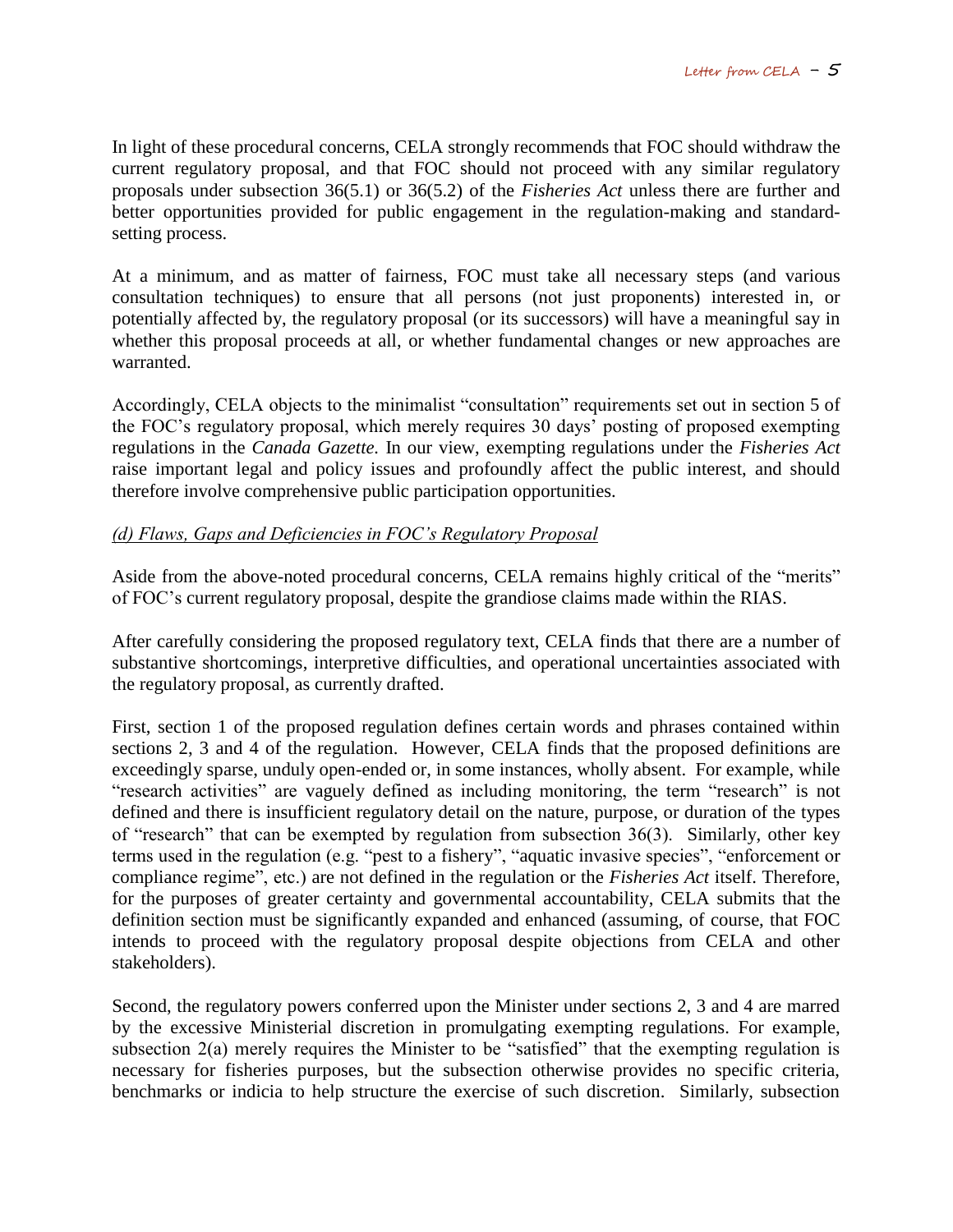3(a) allows the Minister to pass exempting regulations if he/she finds that there are certain "processes" in place in relation to "research" undertakings. Subsections 4(a) and (b) enable the Minister to pass exempting regulations if he/she finds that the deposit of a deleterious substance is authorized under federal or provincial law, or subject to federal or provincial guidelines, and "is subject to an enforcement or compliance regime." Taken together, CELA submits that these broadly worded and highly ambiguous "conditions" provide little legal reassurance that the exempting regulations will be restricted to appropriate circumstances, or will contain effective and enforceable standards to safeguard fish and their aquatic environments. It also seems highly dubious that the exempting regulations can contain sufficient site-specific prescriptions to fully protect fisheries from the potentially harmful effects of deleterious substances deposited into waters frequented by fish.

Third, CELA submits that the Ministerial power in section 2 to exempt applications of aquatic pesticides or drugs into water frequented by fish is premised, in part, on the questionable basis that these substances are stringently reviewed and regulated under other federal legislation. Suffice it to say that CELA and other stakeholders have long been concerned about the efficacy of the *Pest Control Products Act* (PCPA) for the purposes of evaluating and registering pesticides (including herbicides, insecticides, biocides, etc.) for sale and use across Canada. In our view, the mere fact that a product has been registered under the PCPA does not provide a sufficient rationale for passing generic Canada-wide regulations that exempt aquatic applications of such products from subsection 36(3) of the *Fisheries Act*. Put another way, section 2 of the regulation represents an ill-advised delegation of FOC's responsibilities under subsection 36(3) of the *Fisheries Act* to other federal agencies or regulators who possess far less expertise and experience in fisheries protection. It should be further noted that by definition, pesticides are specifically designed to kill living organisms, or to interfere with their reproduction, and may also adversely affect non-target species. As a result, aquatic ecosystem impacts will be inevitable at the local scale (if not regional level) if such substances are deliberately deposited into water frequented by fish.

Fourth, while section 3 allows the Minister to exempt undefined "research activities" if certain "processes" are in place, the Minister is not obliged to inquire whether these "processes" are adequate (or even complied with) by academic or private sector researchers. In CELA's view, at a minimum, the Minister must be under a positive legal duty to inquire – and make an express finding – on whether the governance or oversight procedures for exempted research activities are adequate for the purposes of preventing adverse effects upon fish, fish habitat, or water quality.

Fifth, CELA's strongest objection is to FOC's proposal in section 4 to create virtually unlimited Ministerial power to exempt deleterious substance deposits which are ostensibly managed or regulated by other federal or provincial authorities. As a matter of constitutional law, only the federal government has exclusive jurisdiction over sea coast and inland fisheries, and this federal legislative authority has served as the basis for the *Fisheries Act* since it was first enacted in 1868. This means that while industrial activities involving deleterious substance deposits may be subject to provincial licences, permits or approvals, the provincial authorities do not and cannot pass or enforce legislation aimed at protecting fisheries. Any attempt to do so by the provinces would, in CELA's view, be *ultra vires* due to the division of powers under the *Constitution Act, 1982*.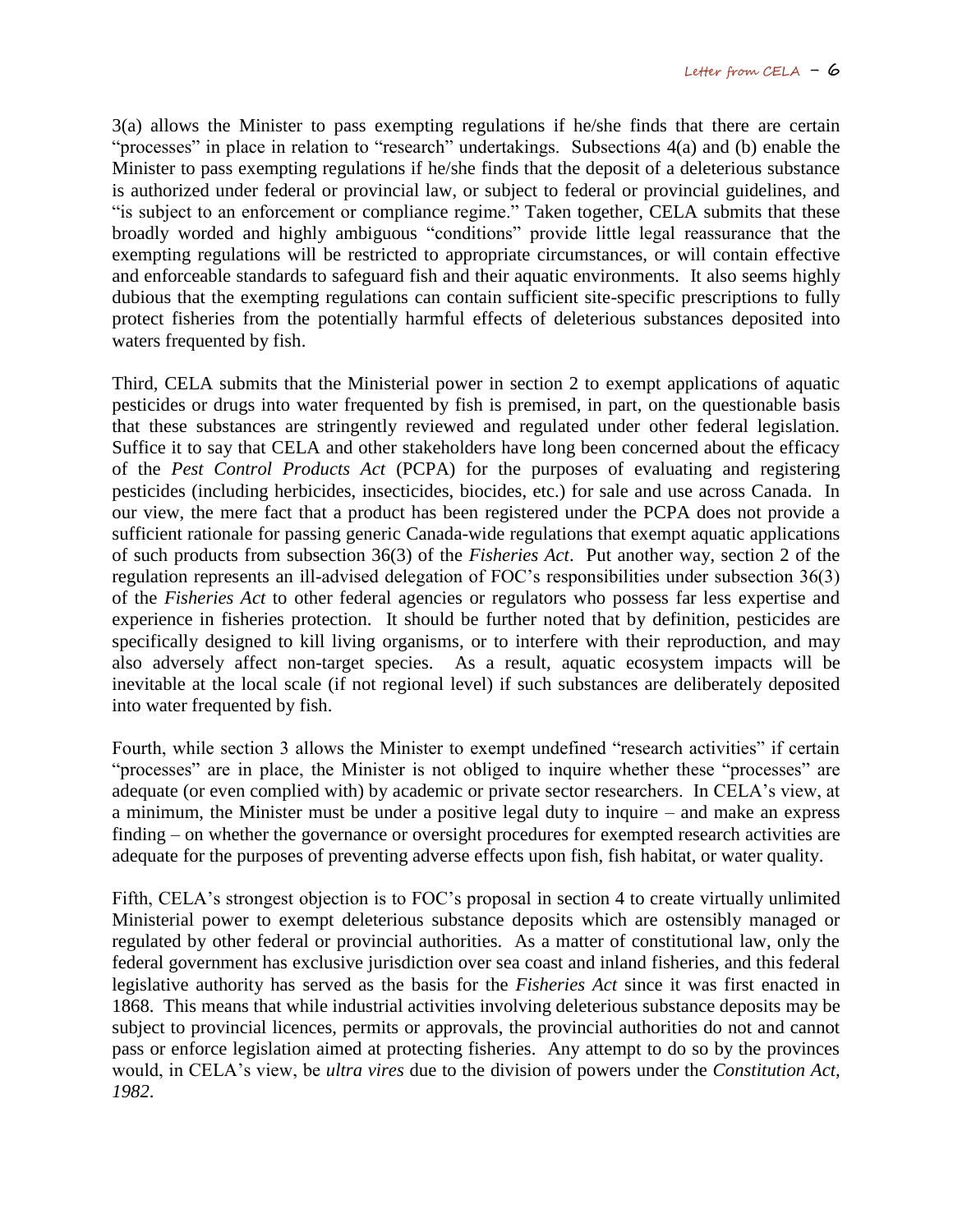In Ontario, for example, activities that may discharge wastewater or other substances into surface water may be subject to instruments issued under the *Ontario Water Resources Act* or the *Environmental Protection Act*. However, it must be noted that these instruments can only address matters that are properly within provincial jurisdiction.

Assuming, for the sake of argument, that the provinces are legislatively competent to indirectly regulate or protect fisheries through provincial instruments, there still remains the equally daunting question of inspection, enforcement and compliance activities. As noted above, section 4 of the proposed regulation stipulates that there must be an undefined "enforcement and compliance program" in order for an exempting regulation to be passed by the Minister. However, section 4 ignores the critically important question of whether provincial enforcement/compliance programs are adequate, properly resourced, fully staffed or sufficiently rigorous for fisheries protection purposes.

In Ontario, for example, the Environmental Commissioner has repeatedly filed reports with the Legislature to express well-founded concerns about the dwindling institutional capacity of the Ministry of the Environment and the Ministry of Natural Resources to ensure compliance with provincial environmental laws, regulations and instruments. In addition, since the nature and extent of environmental enforcement/compliance programs vary considerably from province to province, it is unclear to CELA how the Minister can credibly compare, contrast or approve provincial regimes as acceptable substitutes or proxies for *Fisheries Act* purposes. This is particularly true if one province prefers the use of conditional approvals, while others prefer to use mandatory orders or prosecutions, in order to ensure environmental protection. The regulatory result may be a patchwork of exempting regulations under the *Fisheries Act* that apply to activities in certain provinces, but not others, or that exempt some persons, but not others, from subsection 36(3). It is unclear how this fragmented approach would provide more certainty or predictability to industry than the national prohibition in section 36(3) that applies consistently from coast to coast to coast in Canada.

In summary, CELA submits that section 4 of FOC's regulatory proposal represents a fundamental and unacceptable change in the long-standing legislative framework for protecting fish and their aquatic environments in Canada. By purporting to defer to provincial authorizations, CELA submits that section 4 amounts to a clear abdication, or improper delegation, of Canada's constitutional responsibilities in relation to fisheries. CELA makes the same submission in relation to section 4's attempt to off-load FOC's responsibilities under subsection 36(3) of the *Fisheries Act* to other federal agencies, boards or commissions that lack FOC's experience and expertise in protecting fisheries from the deposit of deleterious substances. Therefore, even if FOC proceeds with the regulatory proposal despite CELA's recommendations, section 4 must be deleted from the regulation.

## **PART III – CONCLUSIONS AND RECOMMENDATIONS**

For the foregoing reasons, CELA concludes that FOC has not presented any persuasive evidence, nor any compelling policy reasons, nor any public interest justification for the current regulatory proposal. To the contrary, CELA remains highly alarmed that if the regulatory proposal is